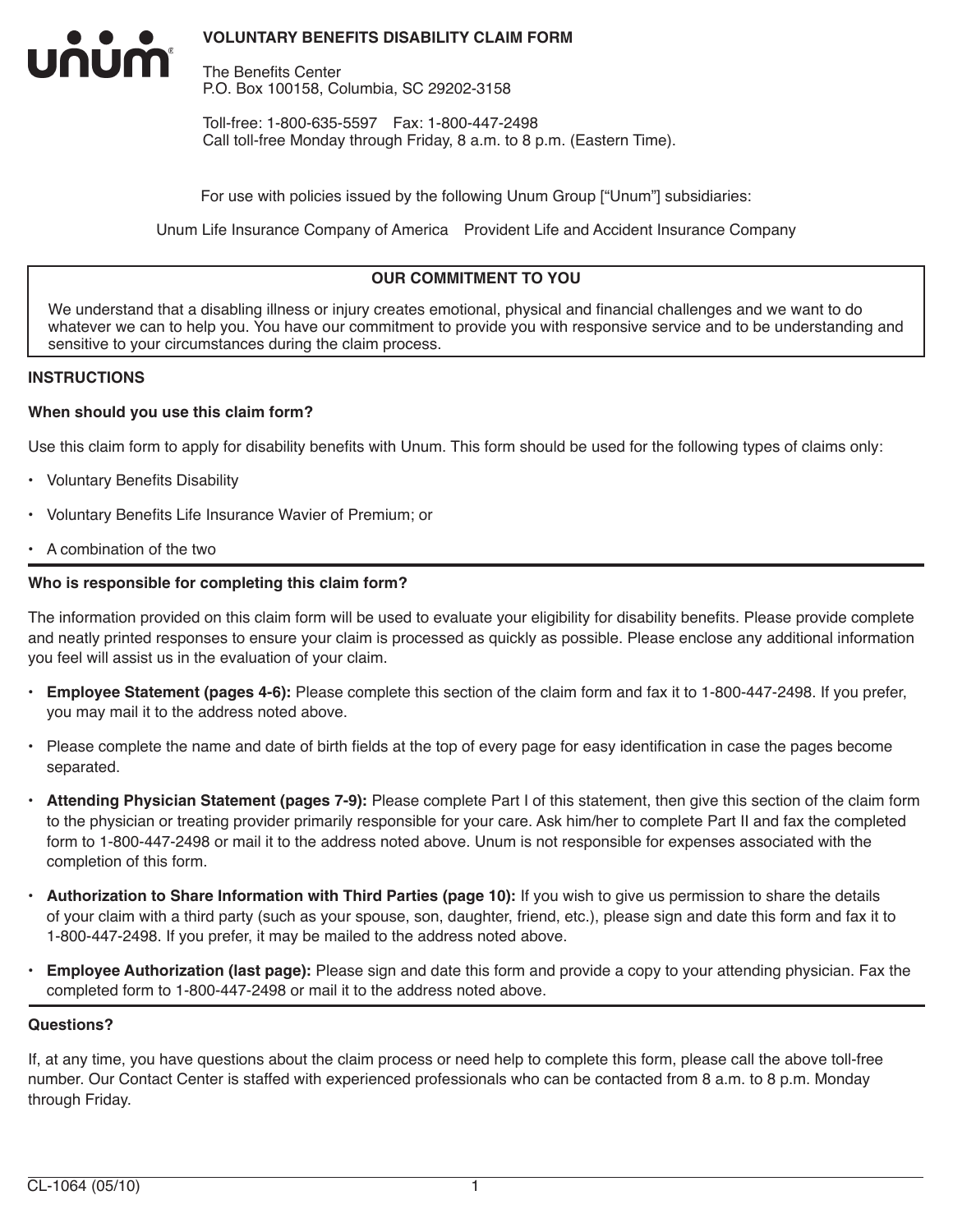

#### **Instructions (continued) / Claim Fraud Statements**

## **Fraud Warning**

For your protection, the laws of several states, including Alaska, Arizona, Arkansas, Delaware, Idaho, Indiana, Louisiana, Maine, Maryland, New Mexico, Ohio, Oklahoma, Rhode Island, Tennessee, Texas, Virginia, Washington, and West Virginia require the following statement to appear on this claim form:

Any person who knowingly and with the intent to injure, defraud or deceive an insurance company presents a false or fraudulent claim for payment of a loss or benefit or knowingly presents false information in an application for insurance is guilty of a crime and may be subject to fines and confinement in prison.

### **Fraud Warning for California Residents**

For your protection, California law requires the following to appear on this claim form: Any person who knowingly presents a false or fraudulent claim for the payment of a loss is guilty of a crime and may be subject to fines and confinement in state prison.

### **Fraud Warning for Colorado Residents**

For your protection, Colorado law requires the following to appear on this claim form: It is unlawful to knowingly provide false, incomplete, or misleading facts or information to an insurance company for the purpose of defrauding or attempting to defraud the company. Penalties may include imprisonment, fines, denial of insurance, and civil damages. Any insurance company or agent of an insurance company who knowingly provides false, incomplete, or misleading facts or information to a policyholder or claimant for the purpose of defrauding or attempting to defraud the policyholder or claimant with regard to a settlement or award payable from insurance proceeds shall be reported to the Colorado Division of Insurance within the Department of Regulatory Agencies.

## **Fraud Warning for District of Columbia Residents**

For your protection, the District of Columbia requires the following to appear on this claim form: WARNING: It is a crime to provide false or misleading information to an insurer for the purpose of defrauding the insurer or any other person. Penalties include imprisonment and/or fines. In addition, an insurer may deny insurance benefits, if false information materially related to a claim was provided by the applicant.

#### **Fraud Warning for Florida Residents**

For your protection, Florida law requires the following to appear on this claim form: Any person who knowingly and with intent to injure, defraud or deceive any insurer, files a statement of claim or an application containing false, incomplete or misleading information is guilty of a felony of the third degree.

## **Fraud Warning for Kentucky Residents**

For your protection, Kentucky law requires the following to appear on this claim form:

Any person who knowingly and with intent to defraud any insurance company or other person files a statement of claim containing any materially false information or conceals, for the purpose of misleading, information concerning any fact material thereto commits a fraudulent insurance act, which is a crime.

#### **Fraud Warning for Minnesota Residents**

For your protection, Minnesota law requires the following to appear on this claim form: A person who files a claim with intent to defraud or helps commit a fraud against an insurer is guilty of a crime.

#### **Fraud Warning for New Hampshire Residents**

For your protection, New Hampshire law requires the following to appear on this claim form:

Any person who, with a purpose to injure, defraud, or deceive any insurance company, files a statement of claim containing any false, incomplete, or misleading information is subject to prosecution and punishment for insurance fraud, as provided in RSA 638.20.

#### **Fraud Warning for New Jersey Residents**

For your protection, New Jersey law requires the following to appear on this claim form: Any person who knowingly and with intent to defraud any insurance company or other persons, files a statement of claim containing any materially false information, or conceals for the purpose of misleading, information concerning any fact, material thereto, commits a fraudulent insurance act, which is a crime, subject to criminal prosecution and civil penalties.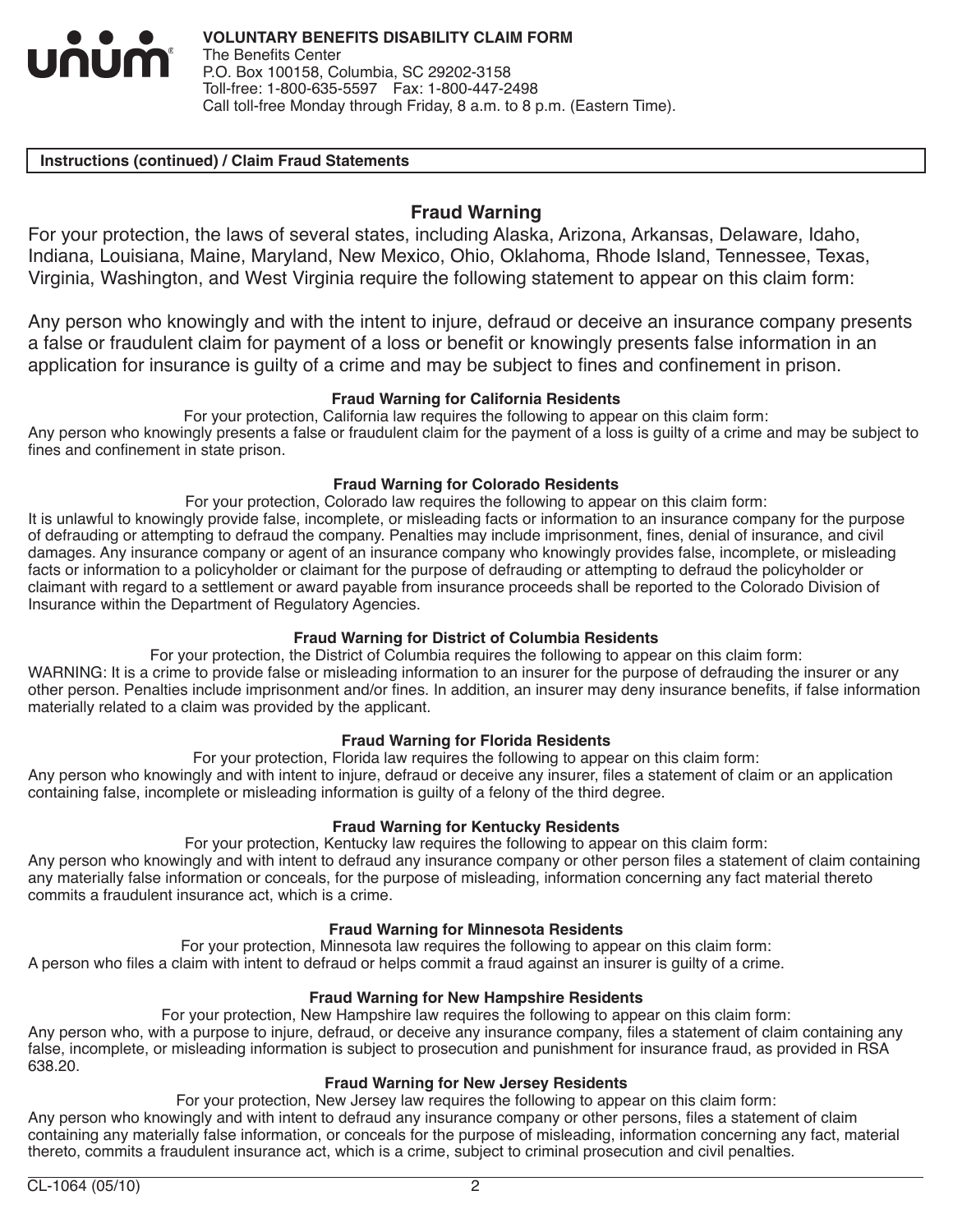

#### **Instructions (continued) / Claim Fraud Statements**

## **Fraud Warning for New York Residents**

For your protection, New York law requires the following to appear on this claim form: Any person who knowingly and with the intent to defraud any insurance company or other person files an application for insurance or statement of claim containing any materially false information, or conceals for the purpose of misleading, information concerning any fact material thereto, commits a fraudulent insurance act, which is a crime, and shall also be subject to a civil penalty not to exceed five thousand dollars and the stated value of the claim for each such violation.

#### **Fraud Warning for Oregon Residents**

For your protection, Oregon law requires the following to appear on this claim form: Any person who makes an intentional misstatement that is material to the risk may be found guilty of insurance fraud by a court of law.

#### **Fraud Warning for Pennsylvania Residents**

For your protection, Pennsylvania law requires the following to appear on this claim form: Any person who knowingly and with intent to defraud any insurance company or other person files an application for insurance or statement of claim containing any materially false information or conceals for the purpose of misleading, information concerning any fact material thereto commits a fraudulent insurance act, which is a crime and subjects such person to criminal and civil penalties.

### **Fraud Warning for Puerto Rico Residents**

For your protection, Puerto Rico law requires the following to appear on this claim form:

Any person who knowingly and with the intention of defrauding presents false information in an insurance application, or presents, helps, or causes the presentation of a fraudulent claim for the payment of a loss or any other benefit, or presents more than one claim for the same damage or loss, shall incur a felony and, upon conviction, shall be sanctioned for each violation with the penalty of a fine of not less than five thousand dollars (\$5,000) and not more than ten thousand dollars (\$10,000), or a fixed term of imprisonment for three (3) years, or both penalties. If aggravating circumstances are present, the penalty thus established may be increased to a maximum of five (5) years; if extenuating circumstances are present, it may be reduced to a minimum of two (2) years.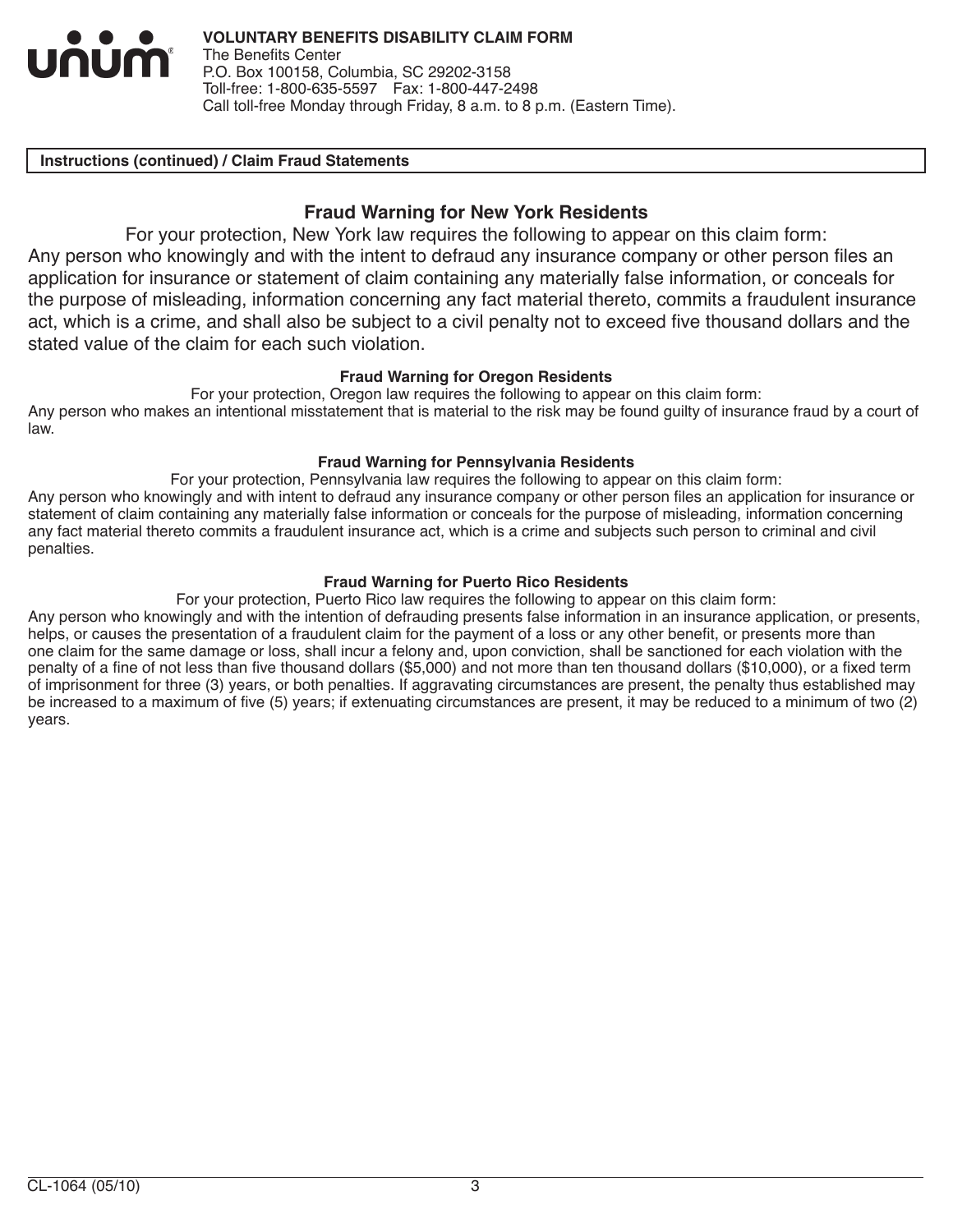

# **VOLUNTARY BENEFITS DISABILITY CLAIM FORM**

The Benefits Center P.O. Box 100158, Columbia, SC 29202-3158 Toll-free: 1-800-635-5597 Fax: 1-800-447-2498 Call toll-free Monday through Friday, 8 a.m. to 8 p.m. (Eastern Time).

# **EMPLOYEE STATEMENT (PLEASE PRINT)**

| <b>A. Information About You</b>                                                                                                                                                                                                                                                                                                                                      |  |  |  |  |          |  |                        |          |                                                        |  |            |          |        |                                |  |                                            |                         |               |          |                       |  |  |                                            |    |
|----------------------------------------------------------------------------------------------------------------------------------------------------------------------------------------------------------------------------------------------------------------------------------------------------------------------------------------------------------------------|--|--|--|--|----------|--|------------------------|----------|--------------------------------------------------------|--|------------|----------|--------|--------------------------------|--|--------------------------------------------|-------------------------|---------------|----------|-----------------------|--|--|--------------------------------------------|----|
| Last Name                                                                                                                                                                                                                                                                                                                                                            |  |  |  |  |          |  |                        |          |                                                        |  |            |          | Suffix |                                |  | <b>First Name</b>                          |                         |               |          |                       |  |  |                                            | MI |
|                                                                                                                                                                                                                                                                                                                                                                      |  |  |  |  |          |  |                        |          |                                                        |  |            |          |        |                                |  |                                            |                         |               |          |                       |  |  |                                            |    |
| Date of Birth (mm/dd/yy)                                                                                                                                                                                                                                                                                                                                             |  |  |  |  |          |  |                        |          | Social Security Number                                 |  |            |          |        |                                |  |                                            | Gender                  |               |          |                       |  |  |                                            |    |
|                                                                                                                                                                                                                                                                                                                                                                      |  |  |  |  |          |  |                        |          |                                                        |  |            |          |        |                                |  |                                            | $\square$ Male          | $\Box$ Female |          |                       |  |  |                                            |    |
| Home Address                                                                                                                                                                                                                                                                                                                                                         |  |  |  |  |          |  |                        |          |                                                        |  |            |          |        |                                |  |                                            |                         |               |          |                       |  |  |                                            |    |
|                                                                                                                                                                                                                                                                                                                                                                      |  |  |  |  |          |  |                        |          |                                                        |  |            |          |        |                                |  |                                            |                         |               |          |                       |  |  |                                            |    |
| City                                                                                                                                                                                                                                                                                                                                                                 |  |  |  |  |          |  |                        |          |                                                        |  |            |          |        |                                |  | State                                      | Zip                     |               |          |                       |  |  |                                            |    |
|                                                                                                                                                                                                                                                                                                                                                                      |  |  |  |  |          |  |                        |          |                                                        |  |            |          |        |                                |  |                                            |                         |               |          |                       |  |  |                                            |    |
| Home Telephone Number                                                                                                                                                                                                                                                                                                                                                |  |  |  |  |          |  |                        |          | Cellular Telephone Number                              |  |            |          |        |                                |  |                                            | Work Telephone Number   |               |          |                       |  |  |                                            |    |
|                                                                                                                                                                                                                                                                                                                                                                      |  |  |  |  |          |  |                        |          |                                                        |  |            |          |        |                                |  |                                            |                         |               |          |                       |  |  |                                            |    |
| Preferred e-mail address (for confirmation purposes only)                                                                                                                                                                                                                                                                                                            |  |  |  |  |          |  |                        |          |                                                        |  |            |          |        |                                |  |                                            |                         |               |          |                       |  |  |                                            |    |
|                                                                                                                                                                                                                                                                                                                                                                      |  |  |  |  |          |  |                        |          |                                                        |  |            |          |        |                                |  |                                            |                         |               |          |                       |  |  |                                            |    |
| <b>Employer Name</b>                                                                                                                                                                                                                                                                                                                                                 |  |  |  |  |          |  |                        |          |                                                        |  |            |          |        |                                |  |                                            |                         |               |          |                       |  |  |                                            |    |
|                                                                                                                                                                                                                                                                                                                                                                      |  |  |  |  |          |  |                        |          |                                                        |  |            |          |        |                                |  |                                            |                         |               |          |                       |  |  |                                            |    |
| Language Preference □ English □ Spanish                                                                                                                                                                                                                                                                                                                              |  |  |  |  |          |  |                        |          |                                                        |  |            |          |        |                                |  |                                            |                         |               |          |                       |  |  |                                            |    |
| Please check all types of coverage you have with Unum.                                                                                                                                                                                                                                                                                                               |  |  |  |  |          |  |                        |          |                                                        |  |            |          |        |                                |  |                                            |                         |               |          |                       |  |  |                                            |    |
|                                                                                                                                                                                                                                                                                                                                                                      |  |  |  |  |          |  |                        |          |                                                        |  |            |          |        |                                |  |                                            |                         |               |          |                       |  |  |                                            |    |
| $\Box$ Short Term Disability<br>Policy #                                                                                                                                                                                                                                                                                                                             |  |  |  |  |          |  | □ Long Term Disability |          |                                                        |  |            |          |        | $\Box$ Individual Disability   |  |                                            |                         |               | Policy # | $\Box$ Life Insurance |  |  |                                            |    |
|                                                                                                                                                                                                                                                                                                                                                                      |  |  |  |  | Policy # |  |                        |          |                                                        |  |            | Policy # |        |                                |  |                                            |                         |               |          |                       |  |  |                                            |    |
| □ Voluntary Accident Insurance                                                                                                                                                                                                                                                                                                                                       |  |  |  |  |          |  |                        |          | □ Voluntary Benefits Cancer/Critical Illness Insurance |  |            |          |        |                                |  |                                            |                         |               |          |                       |  |  | □ Voluntary Benefits MedSupport Insurance  |    |
| Policy #                                                                                                                                                                                                                                                                                                                                                             |  |  |  |  |          |  |                        | Policy # |                                                        |  |            |          |        |                                |  |                                            | Policy #                |               |          |                       |  |  |                                            |    |
| While there is no legal requirement for you to provide information regarding other policies you may have with Unum, this information will help us identify any other<br>coverage you have with us for which you may be eligible to file a claim. Failure to provide the requested information may delay claim initiation under the additional<br>policy or policies. |  |  |  |  |          |  |                        |          |                                                        |  |            |          |        |                                |  |                                            |                         |               |          |                       |  |  |                                            |    |
| B. Information About the Condition(s) Causing Your Disability                                                                                                                                                                                                                                                                                                        |  |  |  |  |          |  |                        |          |                                                        |  |            |          |        |                                |  |                                            |                         |               |          |                       |  |  |                                            |    |
| 1. For <b>pregnancy</b> , answer the following questions, then go to $#4$ :                                                                                                                                                                                                                                                                                          |  |  |  |  |          |  |                        |          |                                                        |  |            |          |        |                                |  |                                            |                         |               |          |                       |  |  |                                            |    |
| What is your expected delivery date? (mm/dd/yy)                                                                                                                                                                                                                                                                                                                      |  |  |  |  |          |  |                        |          |                                                        |  |            |          |        |                                |  |                                            |                         |               |          |                       |  |  |                                            |    |
| Were there any complications causing you to stop work prior to your expected delivery date? $\Box$ Yes $\Box$ No                                                                                                                                                                                                                                                     |  |  |  |  |          |  |                        |          |                                                        |  |            |          |        |                                |  |                                            | If yes, please explain: |               |          |                       |  |  |                                            |    |
|                                                                                                                                                                                                                                                                                                                                                                      |  |  |  |  |          |  |                        |          |                                                        |  |            |          |        |                                |  |                                            |                         |               |          |                       |  |  |                                            |    |
| Have you already delivered? $\;\;\Box$ Yes $\;\;\Box$ No $\;$ If yes, what type of delivery? $\;\;\Box$ Vaginal $\;\;\Box$ C-Section $\;$ If yes, date of delivery (mm/dd/yy):                                                                                                                                                                                       |  |  |  |  |          |  |                        |          |                                                        |  |            |          |        |                                |  |                                            |                         |               |          |                       |  |  |                                            |    |
| 2. For illness or sickness, answer the following questions, then go to #4:                                                                                                                                                                                                                                                                                           |  |  |  |  |          |  |                        |          |                                                        |  |            |          |        |                                |  |                                            |                         |               |          |                       |  |  |                                            |    |
| What is your medical condition?                                                                                                                                                                                                                                                                                                                                      |  |  |  |  |          |  |                        |          |                                                        |  |            |          |        | What were your first symptoms? |  |                                            |                         |               |          |                       |  |  |                                            |    |
| When did you first notice the symptoms?                                                                                                                                                                                                                                                                                                                              |  |  |  |  |          |  |                        |          |                                                        |  |            |          |        |                                |  |                                            |                         |               |          |                       |  |  | Date you were first treated by a physician |    |
|                                                                                                                                                                                                                                                                                                                                                                      |  |  |  |  |          |  |                        |          |                                                        |  |            |          |        |                                |  |                                            |                         | (mm/dd/yy)    |          |                       |  |  |                                            |    |
| 3. For an injury or accident, answer the following questions then go to #4:                                                                                                                                                                                                                                                                                          |  |  |  |  |          |  |                        |          |                                                        |  |            |          |        |                                |  |                                            |                         |               |          |                       |  |  |                                            |    |
| What is your medical condition?                                                                                                                                                                                                                                                                                                                                      |  |  |  |  |          |  |                        |          |                                                        |  |            |          |        |                                |  |                                            |                         |               |          |                       |  |  |                                            |    |
|                                                                                                                                                                                                                                                                                                                                                                      |  |  |  |  |          |  |                        |          |                                                        |  |            |          |        |                                |  |                                            |                         |               |          |                       |  |  |                                            |    |
| Where and how did the injury occur?                                                                                                                                                                                                                                                                                                                                  |  |  |  |  |          |  |                        |          |                                                        |  |            |          |        |                                |  |                                            |                         |               |          |                       |  |  |                                            |    |
| Date the injury occurred (mm/dd/yy)                                                                                                                                                                                                                                                                                                                                  |  |  |  |  |          |  |                        |          |                                                        |  |            |          |        |                                |  | Date you were first treated by a physician |                         |               |          |                       |  |  |                                            |    |
|                                                                                                                                                                                                                                                                                                                                                                      |  |  |  |  |          |  |                        |          |                                                        |  | (mm/dd/yy) |          |        |                                |  |                                            |                         |               |          |                       |  |  |                                            |    |
| $CI - 1064 (05/10)$                                                                                                                                                                                                                                                                                                                                                  |  |  |  |  |          |  |                        |          |                                                        |  | 4          |          |        |                                |  |                                            |                         |               |          |                       |  |  |                                            |    |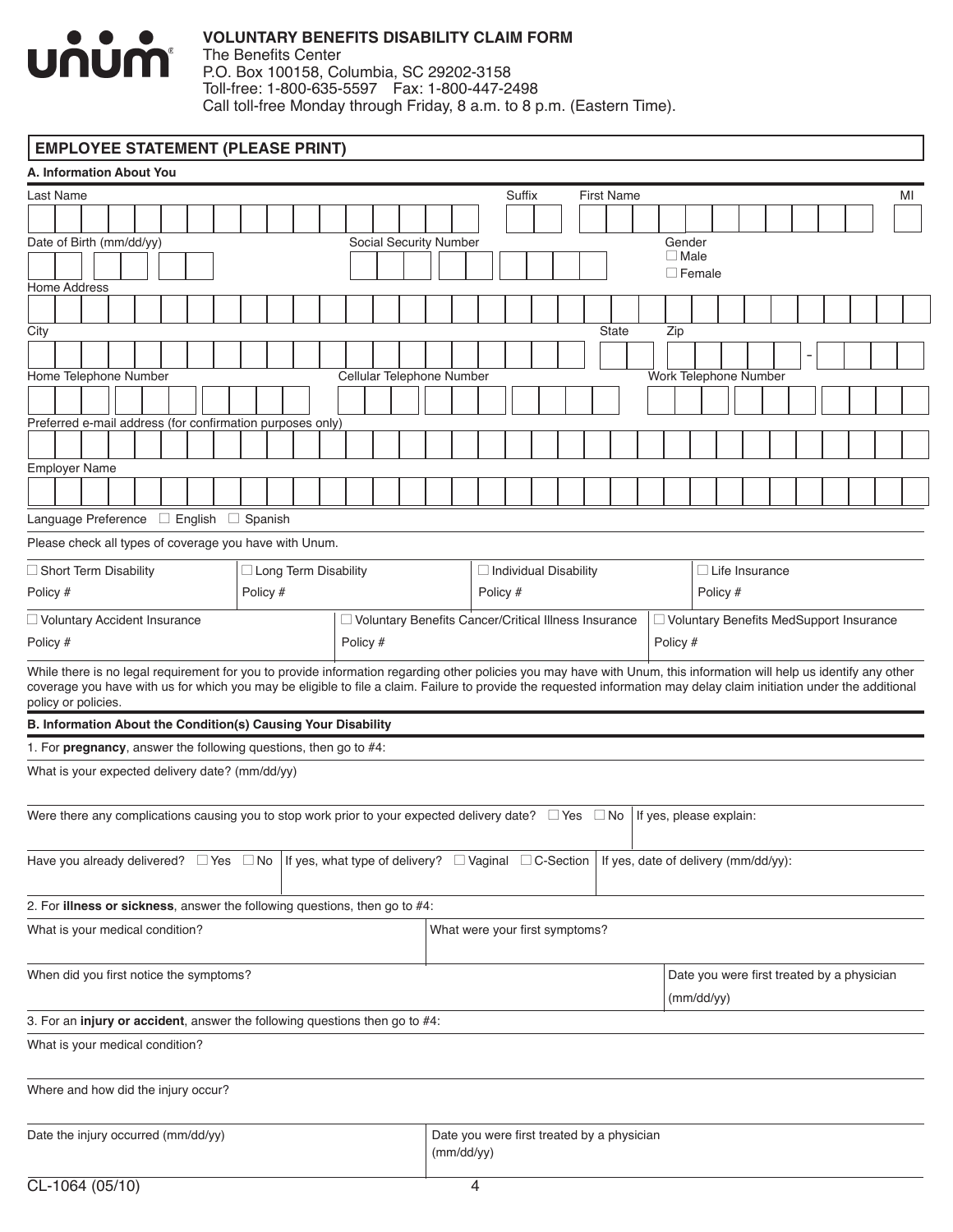

### **VOLUNTARY BENEFITS DISABILITY CLAIM FORM** The Benefits Center

P.O. Box 100158, Columbia, SC 29202-3158 Toll-free: 1-800-635-5597 Fax: 1-800-447-2498 Call toll-free Monday through Friday, 8 a.m. to 8 p.m. (Eastern Time).

| <b>EMPLOYEE STATEMENT (Continued)</b>                                                                                                                                                                                                                                                                                                      |                                            |                                                  |                                                  |           |       |                                                                             |            |  |               |  |                                    |  |                                                                  |
|--------------------------------------------------------------------------------------------------------------------------------------------------------------------------------------------------------------------------------------------------------------------------------------------------------------------------------------------|--------------------------------------------|--------------------------------------------------|--------------------------------------------------|-----------|-------|-----------------------------------------------------------------------------|------------|--|---------------|--|------------------------------------|--|------------------------------------------------------------------|
| Employee's Name (Last Name, Suffix, First Name, MI)                                                                                                                                                                                                                                                                                        |                                            |                                                  |                                                  |           |       |                                                                             |            |  |               |  | Date of Birth (mm/dd/yy)           |  |                                                                  |
|                                                                                                                                                                                                                                                                                                                                            |                                            |                                                  |                                                  |           |       |                                                                             |            |  |               |  |                                    |  |                                                                  |
| 4. For all medical conditions, answer the following questions:                                                                                                                                                                                                                                                                             |                                            |                                                  |                                                  |           |       |                                                                             |            |  |               |  |                                    |  |                                                                  |
| What specific duties of your occupation are you unable to perform due to your medical condition?                                                                                                                                                                                                                                           |                                            |                                                  |                                                  |           |       |                                                                             |            |  |               |  |                                    |  |                                                                  |
| Is your condition related to your occupation? $\Box$ Yes $\Box$ No                                                                                                                                                                                                                                                                         |                                            |                                                  | If yes, please explain how:                      |           |       |                                                                             |            |  |               |  |                                    |  |                                                                  |
| Have you filed a Workers' Compensation claim? $\quad \sqcup$ Yes $\quad \sqcup$ No                                                                                                                                                                                                                                                         |                                            |                                                  |                                                  |           |       |                                                                             |            |  |               |  |                                    |  |                                                                  |
| If no, do you intend to file a Workers' Compensation claim? $\square$ Yes                                                                                                                                                                                                                                                                  |                                            |                                                  |                                                  | $\Box$ No |       | If no, please explain why you are not filing a Workers' Compensation claim. |            |  |               |  |                                    |  |                                                                  |
| C. Information About Your Disability                                                                                                                                                                                                                                                                                                       |                                            |                                                  |                                                  |           |       |                                                                             |            |  |               |  |                                    |  |                                                                  |
| Date Last Worked (mm/dd/yy)                                                                                                                                                                                                                                                                                                                | Number of Hours Worked on Date Last Worked |                                                  |                                                  |           |       |                                                                             | (mm/dd/yy) |  |               |  |                                    |  | Date you were first unable to work due to this medical condition |
| D. Information About Physicians and Hospitals                                                                                                                                                                                                                                                                                              |                                            |                                                  |                                                  |           |       |                                                                             |            |  |               |  |                                    |  |                                                                  |
| Please provide the following information about all your current medical treatment providers (physicians, hospitals, physical therapists, etc.). If you are being treated<br>by more than two, please share the following information for each provider on a separate sheet of paper and include it with this form.<br><b>Provider Name</b> |                                            | <b>Mailing Address</b>                           |                                                  |           |       |                                                                             |            |  | Telephone No. |  |                                    |  |                                                                  |
| Specialty                                                                                                                                                                                                                                                                                                                                  |                                            | City                                             |                                                  |           | State | Zip                                                                         |            |  | Fax No.       |  |                                    |  |                                                                  |
| Date of first visit for this condition (mm/dd/yy)                                                                                                                                                                                                                                                                                          |                                            |                                                  | Date of next visit for this condition (mm/dd/yy) |           |       |                                                                             |            |  |               |  |                                    |  |                                                                  |
| <b>Provider Name</b>                                                                                                                                                                                                                                                                                                                       |                                            | <b>Mailing Address</b>                           |                                                  |           |       |                                                                             |            |  | Telephone No. |  |                                    |  |                                                                  |
| Specialty                                                                                                                                                                                                                                                                                                                                  |                                            | City                                             |                                                  |           | State | Zip                                                                         |            |  | Fax No.       |  |                                    |  |                                                                  |
| Date of first visit for this condition (mm/dd/yy)                                                                                                                                                                                                                                                                                          |                                            | Date of next visit for this condition (mm/dd/yy) |                                                  |           |       |                                                                             |            |  |               |  |                                    |  |                                                                  |
| Please list any hospital visits/admissions you have had in the last 12 months. If you have had more than one, provide the following information for each visit/<br>admission on a separate sheet of paper and include it with this form.                                                                                                   |                                            |                                                  |                                                  |           |       |                                                                             |            |  |               |  |                                    |  |                                                                  |
| <b>Hospital/Facility Name</b>                                                                                                                                                                                                                                                                                                              |                                            | <b>Address</b>                                   |                                                  |           |       |                                                                             |            |  |               |  | Date of Visit/Admission (mm/dd/yy) |  |                                                                  |
| Procedure                                                                                                                                                                                                                                                                                                                                  |                                            | City                                             |                                                  |           | State | Zip                                                                         |            |  |               |  | Date of Discharge (mm/dd/yy)       |  |                                                                  |
| E. Information About Your Return-to-Work                                                                                                                                                                                                                                                                                                   |                                            |                                                  |                                                  |           |       |                                                                             |            |  |               |  |                                    |  |                                                                  |
| Have you returned to work? $\Box$ Yes $\Box$ No                                                                                                                                                                                                                                                                                            |                                            | If yes, indicate date (mm/dd/yy):                |                                                  |           |       |                                                                             |            |  |               |  |                                    |  |                                                                  |
| If you have not returned to work, when do you expect to return? □ Unknown Expected return to work date (mm/dd/yy):                                                                                                                                                                                                                         |                                            |                                                  |                                                  |           |       |                                                                             |            |  |               |  |                                    |  |                                                                  |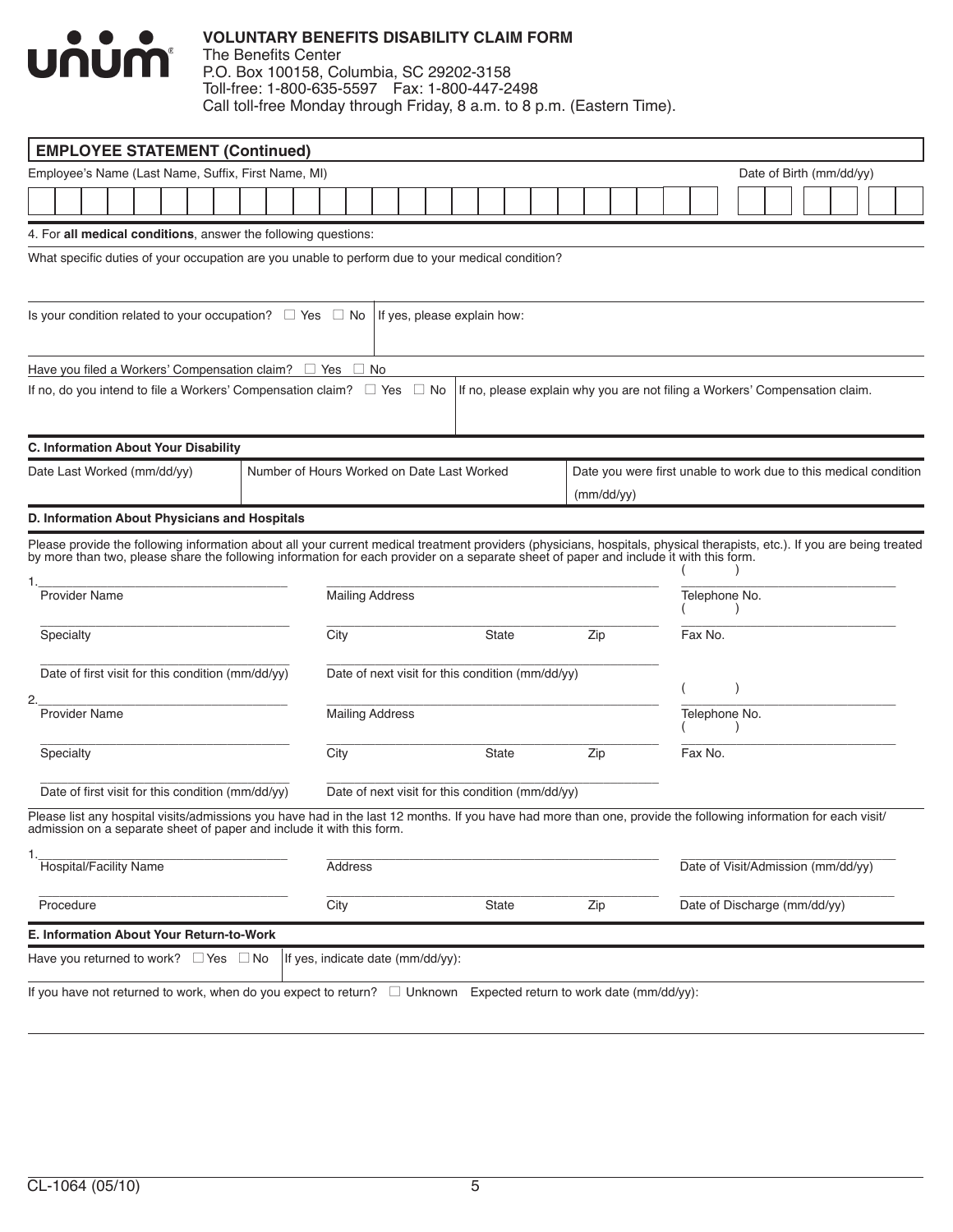

| <b>EMPLOYEE STATEMENT (Continued)</b>                          |  |  |  |  |  |  |  |  |  |  |  |  |  |  |                          |  |
|----------------------------------------------------------------|--|--|--|--|--|--|--|--|--|--|--|--|--|--|--------------------------|--|
| Employee/Individual's Name (Last Name, Suffix, First Name, MI) |  |  |  |  |  |  |  |  |  |  |  |  |  |  | Date of Birth (mm/dd/yy) |  |
|                                                                |  |  |  |  |  |  |  |  |  |  |  |  |  |  |                          |  |

**Fraud Warning:** For your protection, Arizona law requires the following to appear on this claim form:

Any person who knowingly and with the intent to injure, defraud or deceive an insurance company presents a false or fraudulent claim for payment of a loss or benefit or knowingly presents false information in an application for insurance is guilty of a crime and may be subject to fines and confinement in prison.

**Fraud Warning:** For your protection, New York law requires the following to appear on this claim form:

Any person who knowingly and with the intent to defraud any insurance company or other person files an application for insurance or statement of claim containing any materially false information, or conceals for the purpose of misleading, information concerning any fact material thereto, commits a fraudulent insurance act, which is a crime, and shall also be subject to a civil penalty not to exceed five thousand dollars and the stated value of the claim for each such violation.

## **F. Signature of Employee/Individual**

I have read and understand the fraud notices listed on pages 2 and 3 of this form. I also acknowledge that should my claim be overpaid for any reason it is my obligation to repay any such overpayment. The above statements are true and complete to the best of my knowledge and belief. **(Your signature is required for benefit consideration.)**

**X**

#### $\bm{X}$  , and the contribution of the contribution of the contribution of the contribution of the contribution of the contribution of the contribution of the contribution of the contribution of the contribution of the con **Signature Date**

**Reminder:** Please sign and date the Authorization (last page of this claim form).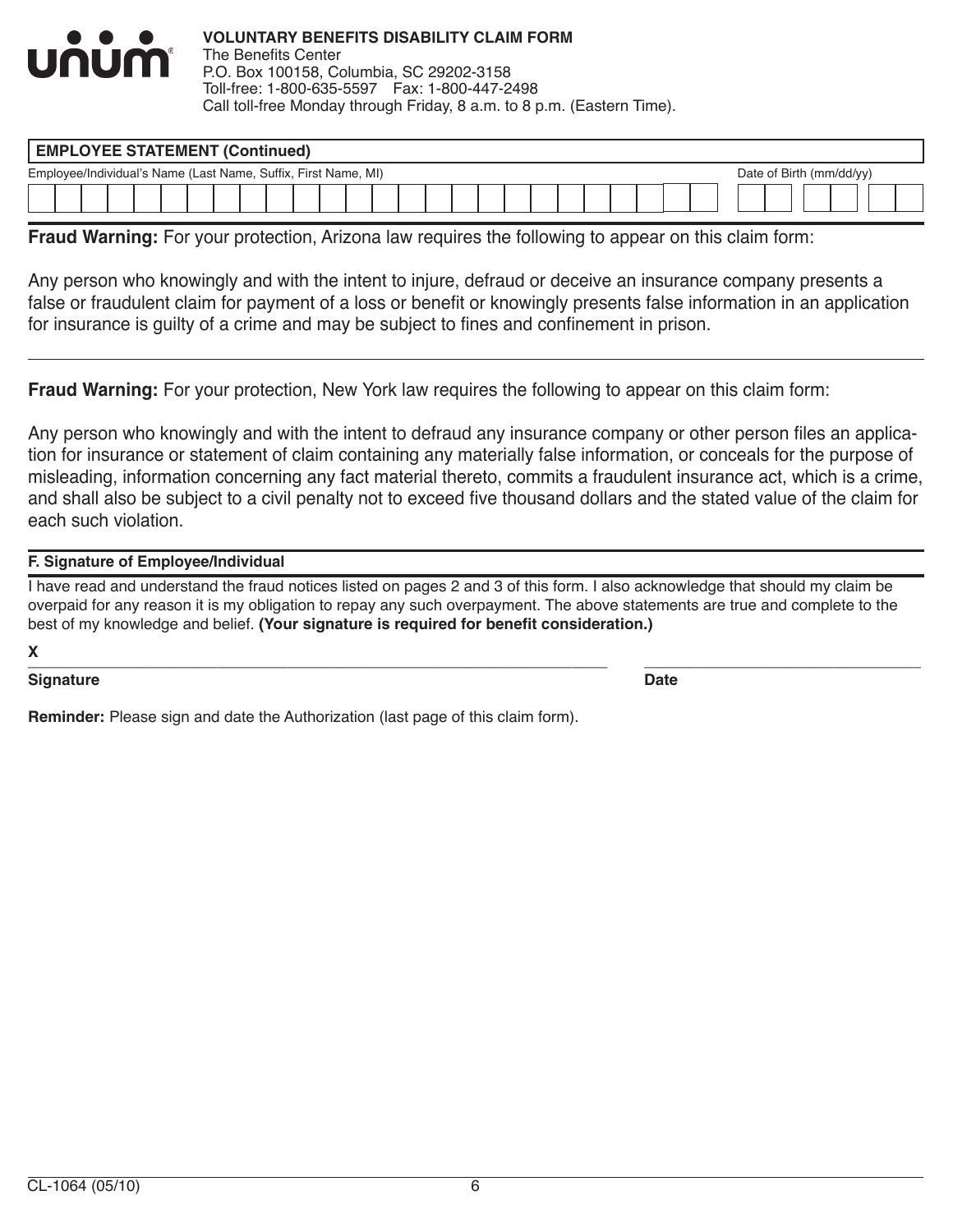

The Benefits Center P.O. Box 100158, Columbia, SC 29202-3158 Toll-free: 1-800-635-5597 Fax: 1-800-447-2498 Call toll-free Monday through Friday, 8 a.m. to 8 p.m. (Eastern Time).

| <b>ATTENDING PHYSICIAN STATEMENT (PLEASE PRINT)</b>                                                                                                                                                                                                                                                                                                                                                                                                                                                                                                     |         |                                  |                                                                     |          |                                  |                                      |                |                             |                                                                                                       |           |    |                           |  |                        |   |  |  |                               |  |
|---------------------------------------------------------------------------------------------------------------------------------------------------------------------------------------------------------------------------------------------------------------------------------------------------------------------------------------------------------------------------------------------------------------------------------------------------------------------------------------------------------------------------------------------------------|---------|----------------------------------|---------------------------------------------------------------------|----------|----------------------------------|--------------------------------------|----------------|-----------------------------|-------------------------------------------------------------------------------------------------------|-----------|----|---------------------------|--|------------------------|---|--|--|-------------------------------|--|
| <b>PART I: TO BE COMPLETED BY PATIENT</b>                                                                                                                                                                                                                                                                                                                                                                                                                                                                                                               |         |                                  |                                                                     |          |                                  |                                      |                |                             |                                                                                                       |           |    |                           |  |                        |   |  |  |                               |  |
| Name of Patient (Last Name, Suffix, First Name, MI)                                                                                                                                                                                                                                                                                                                                                                                                                                                                                                     |         |                                  |                                                                     |          |                                  |                                      |                |                             |                                                                                                       |           |    |                           |  |                        |   |  |  |                               |  |
|                                                                                                                                                                                                                                                                                                                                                                                                                                                                                                                                                         |         |                                  |                                                                     |          |                                  |                                      |                |                             |                                                                                                       |           |    |                           |  | Social Security Number |   |  |  |                               |  |
|                                                                                                                                                                                                                                                                                                                                                                                                                                                                                                                                                         |         |                                  |                                                                     |          |                                  |                                      |                |                             |                                                                                                       |           |    |                           |  |                        |   |  |  |                               |  |
| Date of Birth (mm/dd/yy)                                                                                                                                                                                                                                                                                                                                                                                                                                                                                                                                |         | Home Telephone Number            |                                                                     |          |                                  |                                      |                |                             |                                                                                                       |           |    | Cellular Telephone Number |  |                        |   |  |  |                               |  |
|                                                                                                                                                                                                                                                                                                                                                                                                                                                                                                                                                         |         |                                  |                                                                     |          |                                  |                                      |                |                             |                                                                                                       |           |    |                           |  |                        |   |  |  |                               |  |
| PART II: TO BE COMPLETED BY PHYSICIAN OR TREATING PROVIDER<br>Instructions: Please complete, sign and date this statement. The purpose of this report is to assist us in making a disability determination. If this claim is related<br>to a normal pregnancy, complete Section A. Otherwise, please complete all applicable sections of this form and provide copies of supporting reports, such as office<br>notes, medical records, consultations and/or testing. In all situations, please complete the signature block at the bottom of this form. |         |                                  |                                                                     |          |                                  |                                      |                |                             |                                                                                                       |           |    |                           |  |                        |   |  |  |                               |  |
| A. Complete this section for normal pregnancy, then go to section C                                                                                                                                                                                                                                                                                                                                                                                                                                                                                     |         |                                  |                                                                     |          |                                  |                                      |                |                             |                                                                                                       |           |    |                           |  |                        |   |  |  |                               |  |
| Expected Delivery Date (mm/dd/yy):                                                                                                                                                                                                                                                                                                                                                                                                                                                                                                                      |         | Actual Delivery Date (mm/dd/yy): |                                                                     |          |                                  |                                      | $\Box$ Vaginal | Delivery Type:<br>C-Section | Date of first visit for this pregnancy<br>$(mm/dd/yy)$ :                                              |           |    |                           |  |                        |   |  |  | Date Hospitalized (mm/dd/yy): |  |
| Did you advise your patient to stop working? $\Box$ Yes $\Box$ No                                                                                                                                                                                                                                                                                                                                                                                                                                                                                       |         |                                  |                                                                     |          | If yes, on what date (mm/dd/yy)? |                                      |                |                             |                                                                                                       |           |    |                           |  |                        |   |  |  |                               |  |
| B. Complete this section for all conditions except normal pregnancy                                                                                                                                                                                                                                                                                                                                                                                                                                                                                     |         |                                  |                                                                     |          |                                  |                                      |                |                             |                                                                                                       |           |    |                           |  |                        |   |  |  |                               |  |
| <b>Patient Information</b>                                                                                                                                                                                                                                                                                                                                                                                                                                                                                                                              |         |                                  |                                                                     |          |                                  |                                      |                |                             |                                                                                                       |           |    |                           |  |                        |   |  |  |                               |  |
| Height:                                                                                                                                                                                                                                                                                                                                                                                                                                                                                                                                                 | Weight: |                                  | Date of first visit for this current condition(s)<br>$(mm/dd/yy)$ : |          |                                  |                                      |                |                             | Did you advise your patient to stop working? $\Box$ Yes $\Box$ No<br>If yes, on what date (mm/dd/yy)? |           |    |                           |  |                        |   |  |  |                               |  |
| Has the patient been treated for the same/similar condition in the past? $\Box$ Yes $\Box$ No                                                                                                                                                                                                                                                                                                                                                                                                                                                           |         |                                  |                                                                     |          |                                  |                                      |                |                             | $\Box$ Unknown                                                                                        |           |    |                           |  |                        |   |  |  |                               |  |
| If yes, please provide treatment dates (mm/dd/yy): From                                                                                                                                                                                                                                                                                                                                                                                                                                                                                                 |         |                                  |                                                                     |          |                                  |                                      |                |                             | Through                                                                                               |           |    |                           |  |                        |   |  |  |                               |  |
| Is the patient's condition due to injury or sickness involving the patient's employment?                                                                                                                                                                                                                                                                                                                                                                                                                                                                |         |                                  |                                                                     |          |                                  |                                      |                |                             | $\Box$ Yes                                                                                            | $\Box$ No |    | $\Box$ Unknown            |  |                        |   |  |  |                               |  |
| <b>Diagnosis</b>                                                                                                                                                                                                                                                                                                                                                                                                                                                                                                                                        |         |                                  |                                                                     |          |                                  |                                      |                |                             |                                                                                                       |           |    |                           |  |                        |   |  |  |                               |  |
| What is the primary diagnosis preventing the patient from working?                                                                                                                                                                                                                                                                                                                                                                                                                                                                                      |         |                                  |                                                                     |          |                                  |                                      |                |                             |                                                                                                       |           |    |                           |  |                        |   |  |  |                               |  |
| Please include primary ICD-9 or DSM-IV Multi-Axial diagnoses codes                                                                                                                                                                                                                                                                                                                                                                                                                                                                                      |         |                                  |                                                                     |          |                                  | $ICD-9:$                             |                |                             |                                                                                                       |           |    |                           |  |                        |   |  |  |                               |  |
| DSM-IV: I                                                                                                                                                                                                                                                                                                                                                                                                                                                                                                                                               |         | Ш                                |                                                                     |          |                                  | Ш                                    |                |                             |                                                                                                       |           | IV |                           |  |                        | V |  |  |                               |  |
| What are the other conditions that prevent the patient from working?                                                                                                                                                                                                                                                                                                                                                                                                                                                                                    |         |                                  |                                                                     |          |                                  | $\Box$ NA                            |                |                             |                                                                                                       |           |    |                           |  |                        |   |  |  |                               |  |
| Secondary Diagnosis:                                                                                                                                                                                                                                                                                                                                                                                                                                                                                                                                    |         |                                  |                                                                     | $ICD-9:$ |                                  |                                      |                |                             |                                                                                                       |           |    |                           |  |                        |   |  |  |                               |  |
| Secondary Diagnosis:                                                                                                                                                                                                                                                                                                                                                                                                                                                                                                                                    |         |                                  |                                                                     | $ICD-9:$ |                                  |                                      |                |                             |                                                                                                       |           |    |                           |  |                        |   |  |  |                               |  |
| Are there any cognitive deficits or psychiatric conditions that impact function? $\Box$ Yes $\Box$ No<br>If yes, please provide restrictions and limitations:                                                                                                                                                                                                                                                                                                                                                                                           |         |                                  |                                                                     |          |                                  |                                      |                |                             |                                                                                                       |           |    |                           |  |                        |   |  |  |                               |  |
| Date of last examination (mm/dd/yy):                                                                                                                                                                                                                                                                                                                                                                                                                                                                                                                    |         |                                  |                                                                     |          |                                  | Date of next examination (mm/dd/yy): |                |                             |                                                                                                       |           |    |                           |  |                        |   |  |  |                               |  |
| What symptoms is your patient reporting about his/her condition?                                                                                                                                                                                                                                                                                                                                                                                                                                                                                        |         |                                  |                                                                     |          |                                  |                                      |                |                             |                                                                                                       |           |    |                           |  |                        |   |  |  |                               |  |

What diagnostic or clinical findings support your diagnosis?

What diagnostic or clinical findings support your patient's work restrictions and limitations?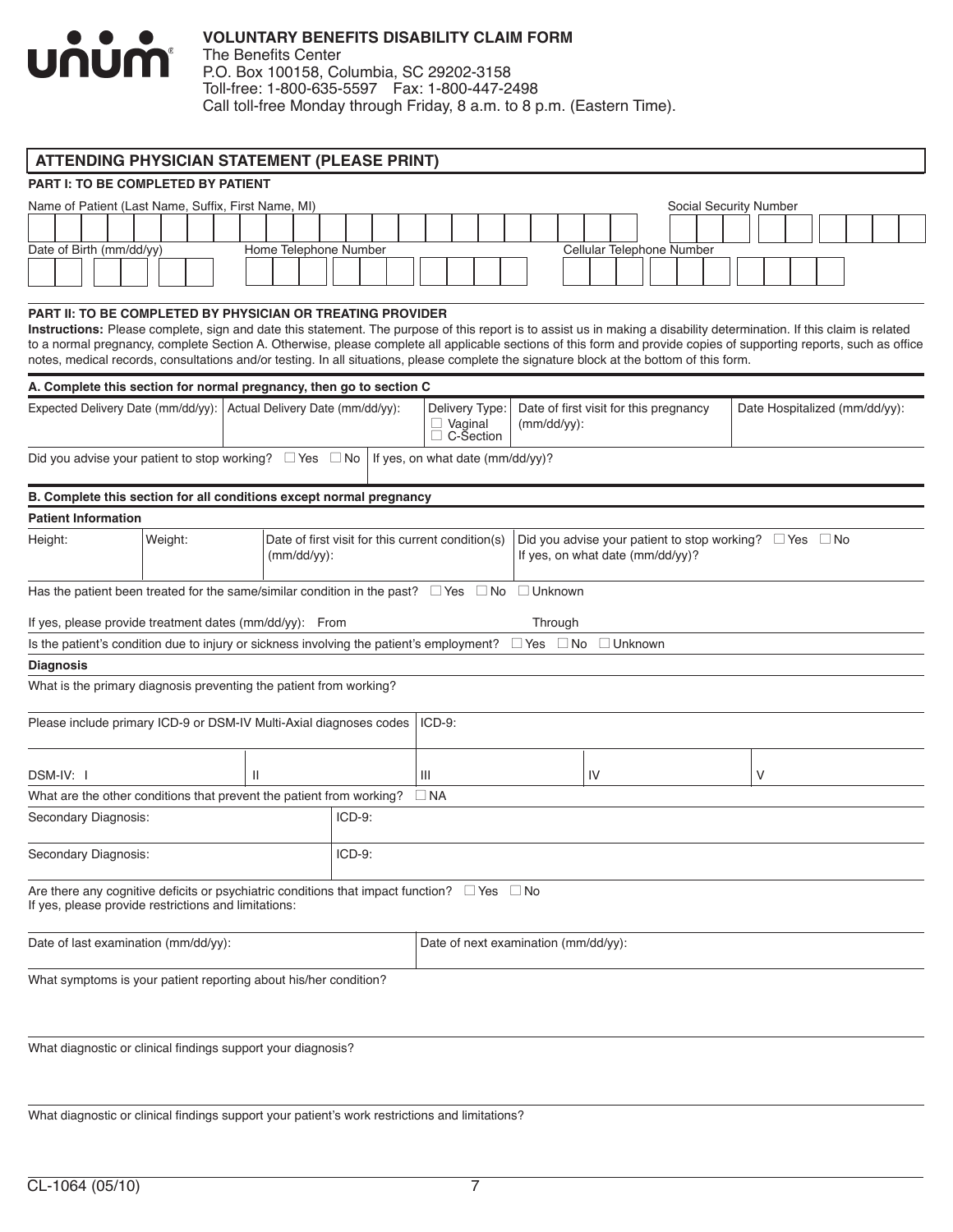

#### **VOLUNTARY BENEFITS DISABILITY CLAIM FORM** The Benefits Center

P.O. Box 100158, Columbia, SC 29202-3158 Toll-free: 1-800-635-5597 Fax: 1-800-447-2498 Call toll-free Monday through Friday, 8 a.m. to 8 p.m. (Eastern Time).

|                      | <b>ATTENDING PHYSICIAN STATEMENT (Continued)</b>           |              |             |       |  |                  |        |            |             |                  |           |  |                                                                                                                                                                 |  |                  |                          |  |  |             |                                 |                  |                  |             |            |                     |                                                 |        |                  |              |              |                  |  |
|----------------------|------------------------------------------------------------|--------------|-------------|-------|--|------------------|--------|------------|-------------|------------------|-----------|--|-----------------------------------------------------------------------------------------------------------------------------------------------------------------|--|------------------|--------------------------|--|--|-------------|---------------------------------|------------------|------------------|-------------|------------|---------------------|-------------------------------------------------|--------|------------------|--------------|--------------|------------------|--|
|                      | Patient's Name (Last Name, Suffix, First Name, MI)         |              |             |       |  |                  |        |            |             |                  |           |  |                                                                                                                                                                 |  |                  |                          |  |  |             |                                 |                  |                  |             |            |                     | Date of Birth (mm/dd/yy)                        |        |                  |              |              |                  |  |
|                      |                                                            |              |             |       |  |                  |        |            |             |                  |           |  |                                                                                                                                                                 |  |                  |                          |  |  |             |                                 |                  |                  |             |            |                     |                                                 |        |                  |              |              |                  |  |
|                      |                                                            |              |             |       |  |                  |        |            |             |                  |           |  |                                                                                                                                                                 |  |                  |                          |  |  |             |                                 |                  |                  |             |            |                     |                                                 |        |                  |              |              |                  |  |
| <b>Treatment</b>     |                                                            |              |             |       |  |                  |        |            |             |                  |           |  |                                                                                                                                                                 |  |                  |                          |  |  |             |                                 |                  |                  |             |            |                     |                                                 |        |                  |              |              |                  |  |
|                      | What is your treatment plan?                               |              |             |       |  |                  |        |            |             |                  |           |  |                                                                                                                                                                 |  |                  |                          |  |  |             |                                 |                  |                  |             |            |                     |                                                 |        |                  |              |              |                  |  |
|                      |                                                            |              |             |       |  |                  |        |            |             |                  |           |  |                                                                                                                                                                 |  |                  |                          |  |  |             |                                 |                  |                  |             |            |                     |                                                 |        |                  |              |              |                  |  |
|                      |                                                            |              |             |       |  |                  |        |            |             |                  |           |  |                                                                                                                                                                 |  |                  |                          |  |  |             |                                 |                  |                  |             |            |                     |                                                 |        |                  |              |              |                  |  |
|                      | When do you expect the patient to return to work?          |              |             |       |  |                  |        |            |             |                  |           |  |                                                                                                                                                                 |  |                  |                          |  |  |             |                                 |                  |                  |             |            |                     |                                                 |        |                  |              |              |                  |  |
|                      |                                                            |              |             |       |  |                  |        |            |             |                  |           |  |                                                                                                                                                                 |  |                  |                          |  |  |             |                                 |                  |                  |             |            |                     |                                                 |        |                  |              |              |                  |  |
|                      |                                                            |              |             |       |  |                  |        |            |             |                  |           |  |                                                                                                                                                                 |  |                  |                          |  |  |             |                                 |                  |                  |             |            |                     |                                                 |        |                  |              |              |                  |  |
|                      | Medications (Please attach medication log)                 |              |             |       |  |                  |        |            |             |                  |           |  |                                                                                                                                                                 |  |                  |                          |  |  |             |                                 |                  |                  |             |            |                     |                                                 |        |                  |              |              |                  |  |
|                      |                                                            |              |             |       |  |                  |        |            |             |                  |           |  |                                                                                                                                                                 |  |                  |                          |  |  |             |                                 |                  |                  |             |            |                     |                                                 |        |                  |              |              |                  |  |
|                      |                                                            |              |             |       |  |                  |        |            |             |                  |           |  |                                                                                                                                                                 |  |                  |                          |  |  |             |                                 |                  |                  |             |            |                     |                                                 |        |                  |              |              |                  |  |
|                      |                                                            |              |             |       |  |                  |        |            |             |                  |           |  | Has the patient been hospitalized? $\square$ Yes $\square$ No If yes, date hospitalized (mm/dd/yy):                                                             |  |                  |                          |  |  |             |                                 |                  |                  |             |            | through (mm/dd/yy): |                                                 |        |                  |              |              |                  |  |
| <b>Facility Name</b> |                                                            |              |             |       |  |                  |        |            |             |                  |           |  |                                                                                                                                                                 |  |                  |                          |  |  |             |                                 |                  |                  |             |            |                     |                                                 |        |                  |              |              |                  |  |
|                      |                                                            |              |             |       |  |                  |        |            |             |                  |           |  |                                                                                                                                                                 |  |                  |                          |  |  |             |                                 |                  |                  |             |            |                     |                                                 |        |                  |              |              |                  |  |
| <b>Address</b>       |                                                            |              |             |       |  |                  |        |            |             |                  |           |  |                                                                                                                                                                 |  |                  |                          |  |  |             |                                 |                  |                  |             |            |                     |                                                 |        |                  |              |              |                  |  |
|                      |                                                            |              |             |       |  |                  |        |            |             |                  |           |  |                                                                                                                                                                 |  |                  |                          |  |  |             |                                 |                  |                  |             |            |                     |                                                 |        |                  |              |              |                  |  |
| City                 |                                                            |              |             |       |  |                  |        |            |             |                  |           |  |                                                                                                                                                                 |  |                  |                          |  |  |             | <b>State</b>                    |                  | Zip              |             |            |                     |                                                 |        |                  |              |              |                  |  |
|                      |                                                            |              |             |       |  |                  |        |            |             |                  |           |  |                                                                                                                                                                 |  |                  |                          |  |  |             |                                 |                  |                  |             |            |                     |                                                 |        |                  |              |              |                  |  |
|                      | Was surgery performed? $\Box$ Yes $\Box$ No                |              |             |       |  |                  |        |            |             |                  |           |  | If yes, what procedure was performed?                                                                                                                           |  |                  |                          |  |  |             |                                 |                  |                  |             |            |                     | Date Surgery Performed (mm/dd/yy):              |        |                  |              |              |                  |  |
|                      |                                                            |              |             |       |  |                  |        |            |             |                  |           |  |                                                                                                                                                                 |  |                  |                          |  |  |             |                                 |                  |                  |             |            |                     |                                                 |        |                  |              |              |                  |  |
|                      |                                                            |              |             |       |  |                  |        |            |             |                  |           |  |                                                                                                                                                                 |  |                  |                          |  |  |             |                                 |                  |                  |             |            |                     |                                                 |        |                  |              |              |                  |  |
|                      | Is the patient still under your care? $\Box$ Yes $\Box$ No |              |             |       |  |                  |        |            |             |                  |           |  | If no, final date of treatment:                                                                                                                                 |  |                  |                          |  |  |             |                                 |                  |                  |             |            |                     |                                                 |        |                  |              |              |                  |  |
|                      |                                                            |              |             |       |  |                  |        |            |             |                  |           |  | Other Providers: Was the patient referred to you or have you referred your patient to other treating providers? If yes, please provide complete name, contact   |  |                  |                          |  |  |             |                                 |                  |                  |             |            |                     |                                                 |        |                  |              |              |                  |  |
|                      |                                                            |              |             |       |  |                  |        |            |             |                  |           |  | information and specialty of any other treating physicians or hospitals.                                                                                        |  |                  |                          |  |  |             |                                 |                  |                  |             |            |                     |                                                 |        |                  |              |              |                  |  |
| Name                 |                                                            |              |             |       |  |                  |        |            |             |                  | Specialty |  |                                                                                                                                                                 |  |                  | <b>Address</b>           |  |  |             |                                 |                  |                  |             |            |                     |                                                 |        | Phone #          |              |              |                  |  |
|                      |                                                            |              |             |       |  |                  |        |            |             |                  |           |  |                                                                                                                                                                 |  |                  |                          |  |  |             |                                 |                  |                  |             |            |                     |                                                 |        |                  |              |              |                  |  |
|                      |                                                            |              |             |       |  |                  |        |            |             |                  |           |  |                                                                                                                                                                 |  |                  |                          |  |  |             |                                 |                  |                  |             |            |                     |                                                 |        |                  |              |              |                  |  |
|                      |                                                            |              |             |       |  |                  |        |            |             |                  |           |  |                                                                                                                                                                 |  |                  |                          |  |  |             |                                 |                  |                  |             |            |                     |                                                 |        |                  |              |              |                  |  |
|                      |                                                            |              |             |       |  |                  |        |            |             |                  |           |  |                                                                                                                                                                 |  |                  |                          |  |  |             |                                 |                  |                  |             |            |                     |                                                 |        |                  |              |              |                  |  |
|                      |                                                            |              |             |       |  |                  |        |            |             |                  |           |  | Functional Capacity This is your estimate of your patient's functional capacity based on your knowledge of the patient. This information is important to assess |  |                  |                          |  |  |             |                                 |                  |                  |             |            |                     |                                                 |        |                  |              |              |                  |  |
|                      | your patient's eligibility for disability benefits.        |              |             |       |  |                  |        |            |             |                  |           |  |                                                                                                                                                                 |  |                  |                          |  |  |             |                                 |                  |                  |             |            |                     |                                                 |        |                  |              |              |                  |  |
|                      | Patient's ability to: (Please check)<br>Never              | Occasionally |             |       |  |                  |        | Frequently |             | Continuously     |           |  | Patient's ability to perform: (Please Check)                                                                                                                    |  |                  |                          |  |  |             | Never                           |                  |                  |             |            | Occasionally        | Frequently                                      |        |                  |              |              | Continuously     |  |
|                      | 0%                                                         |              |             | 1-33% |  |                  |        | 34-66%     |             | 67-100%          |           |  |                                                                                                                                                                 |  |                  |                          |  |  |             | 0%<br>R                         |                  |                  | R           | 1-33%      |                     | R                                               | 34-66% |                  |              | R            | 67-100%          |  |
| Sit<br>Stand         | ⊔<br>□                                                     |              | ⊔<br>$\Box$ |       |  |                  | ∟<br>Ш |            |             | $\Box$<br>$\Box$ |           |  | Fine Finger movements                                                                                                                                           |  |                  |                          |  |  | Г           |                                 | $\frac{L}{\Box}$ |                  | $\Box$      |            | $\frac{L}{\Box}$    | $\Box$                                          |        | $\frac{L}{\Box}$ |              | $\Box$       | $\frac{L}{\Box}$ |  |
| Walk                 | □                                                          |              | П           |       |  |                  | □      |            |             | □                |           |  | Hand/eye coordinated movements<br>Pushing/Pulling                                                                                                               |  |                  |                          |  |  | $\Box$<br>П |                                 | $\Box$<br>$\Box$ |                  | $\Box$<br>П |            | $\Box$<br>$\Box$    | $\Box$<br>П                                     |        | $\Box$<br>$\Box$ |              | $\Box$<br>П  | $\Box$<br>$\Box$ |  |
|                      |                                                            |              |             |       |  |                  |        |            |             |                  |           |  | Dominant Hand                                                                                                                                                   |  |                  | $\Box$ Right $\Box$ Left |  |  |             |                                 |                  |                  |             |            |                     |                                                 |        |                  |              |              |                  |  |
|                      | Patient's ability to: (Please Check)                       |              |             |       |  |                  |        |            |             |                  |           |  |                                                                                                                                                                 |  |                  |                          |  |  |             |                                 |                  |                  |             |            |                     | Patient's ability to lift/carry: (Please Check) |        |                  |              |              |                  |  |
|                      |                                                            |              |             |       |  | Never<br>0%      |        |            | 1-33%       | Occasionally     |           |  | Frequently<br>34-66%                                                                                                                                            |  | 67-100%          | Continuously             |  |  |             |                                 |                  |                  |             |            |                     | Never Occasionally Frequently                   |        |                  | Continuously |              |                  |  |
| Climb                |                                                            |              |             |       |  | □                |        |            | ∟           |                  |           |  | $\Box$                                                                                                                                                          |  | П                |                          |  |  |             | Up to 10 lbs.                   |                  | 0%<br>$\Box$     |             | 1-33%<br>Ш |                     | 34-66%<br>$\Box$                                |        |                  |              | 67-100%<br>⊔ |                  |  |
|                      | Twist/bend/stoop<br>Reach above shoulder level             |              |             |       |  | $\Box$<br>$\Box$ |        |            | $\Box$<br>□ |                  |           |  | $\Box$<br>$\Box$                                                                                                                                                |  | $\Box$<br>$\Box$ |                          |  |  |             | 11 to 20 lbs.                   |                  | $\Box$           |             | □          |                     | $\Box$                                          |        |                  |              | □            |                  |  |
|                      | Operate heavy machinery                                    |              |             |       |  | $\Box$           |        |            | П           |                  |           |  | $\Box$                                                                                                                                                          |  | $\Box$           |                          |  |  |             | 21 to 50 lbs.<br>51 to 100 lbs. |                  | $\Box$<br>$\Box$ |             | □<br>□     |                     | $\Box$<br>$\Box$                                |        |                  |              | □<br>$\Box$  |                  |  |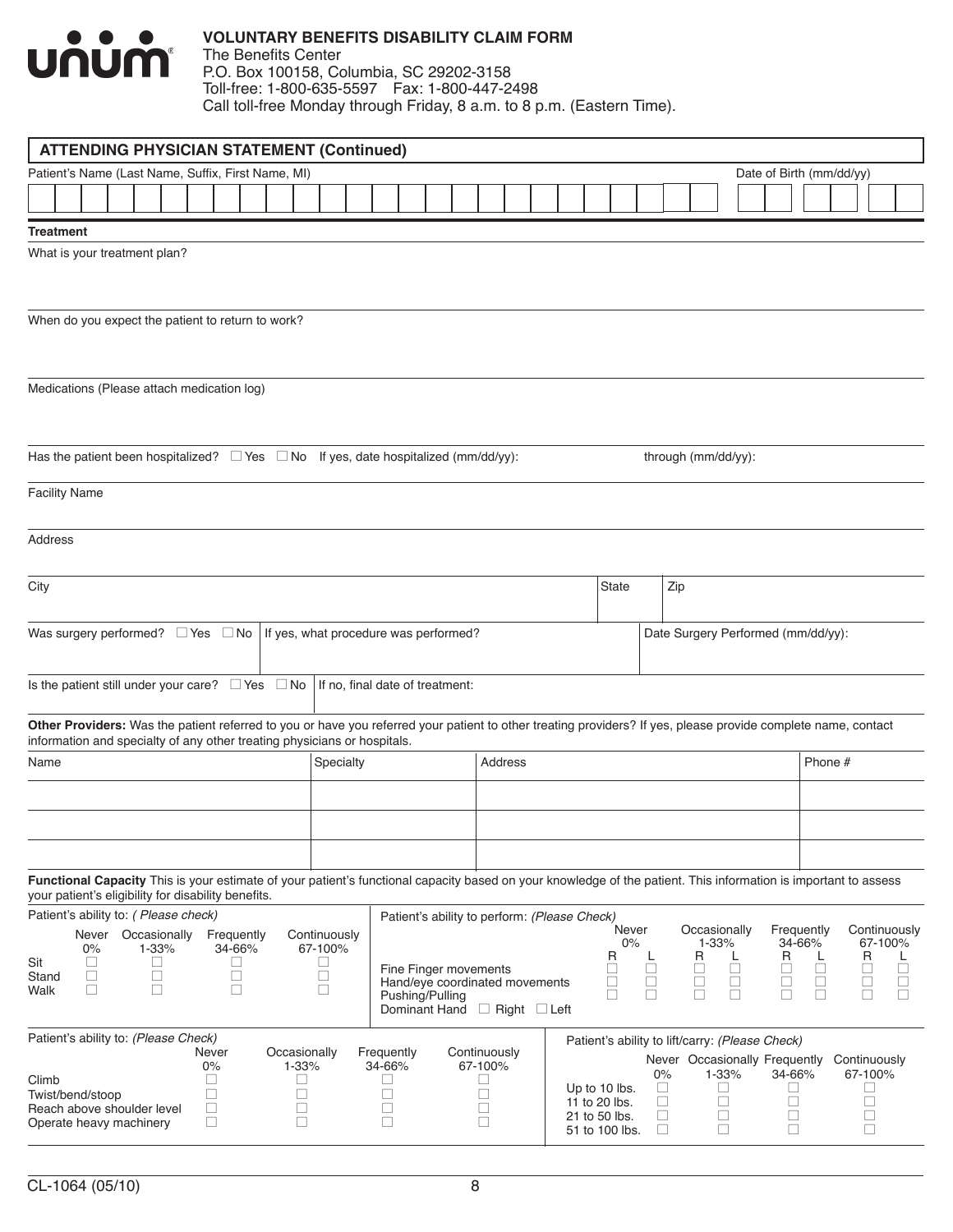

## **VOLUNTARY BENEFITS DISABILITY CLAIM FORM** The Benefits Center

P.O. Box 100158, Columbia, SC 29202-3158 Toll-free: 1-800-635-5597 Fax: 1-800-447-2498 Call toll-free Monday through Friday, 8 a.m. to 8 p.m. (Eastern Time).

| <b>ATTENDING PHYSICIAN STATEMENT (Continued)</b>                                                                                                                                                                                      |                          |               |
|---------------------------------------------------------------------------------------------------------------------------------------------------------------------------------------------------------------------------------------|--------------------------|---------------|
| Patient's Name (Last Name, First Name, MI, Suffix)                                                                                                                                                                                    | Date of Birth (mm/dd/yy) |               |
|                                                                                                                                                                                                                                       |                          |               |
| <b>Return to Work Assessment</b>                                                                                                                                                                                                      |                          |               |
| Have you advised the patient to return to work? $\Box$ Yes $\Box$ No  <br>If yes, expected return to work date (mm/dd/yy): $\square$ Full Time $\square$ Part Time                                                                    |                          | Hours per day |
| If yes, please indicate any ongoing restrictions and limitations in the space provided below.<br>If no, please indicate the restrictions and limitations that prevent the patient from returning to work in the space provided below. |                          |               |
| CURRENT RESTRICTIONS (activities patient should not do)                                                                                                                                                                               |                          |               |
|                                                                                                                                                                                                                                       |                          |               |
|                                                                                                                                                                                                                                       |                          |               |

CURRENT LIMITATIONS (activities patient cannot do)

| Do you support your patient's return to work within the restrictions and limitations you provided? $\Box$ Yes $\Box$ No   If yes, as of (mm/dd/yy): |  |
|-----------------------------------------------------------------------------------------------------------------------------------------------------|--|
|-----------------------------------------------------------------------------------------------------------------------------------------------------|--|

If no, when do you expect improvement in the patient's functional capacity?

FRAUD NOTICE: Any person who knowingly files a statement of claim containing false or misleading information is subject to criminal and civil penalties. This includes Attending Physician portions of the claim form.

#### **C. Signature of Attending Physician**

The above statements are true and complete to the best of my knowledge and belief.

Physician Name (Last Name, First Name, MI, Suffix) Please Print

| <b>Medical Specialty</b>                                                                   |            | Degree |       |                            |
|--------------------------------------------------------------------------------------------|------------|--------|-------|----------------------------|
| Address                                                                                    |            |        |       |                            |
| City                                                                                       |            |        | State | Zip                        |
| Telephone Number                                                                           | Fax Number |        |       | Physician's Tax ID Number: |
| Are you related to this patient? $\Box$ Yes $\Box$ No<br>If yes, what is the relationship? |            |        |       |                            |
| <b>Signature of Physician</b>                                                              |            |        |       | <b>Date</b>                |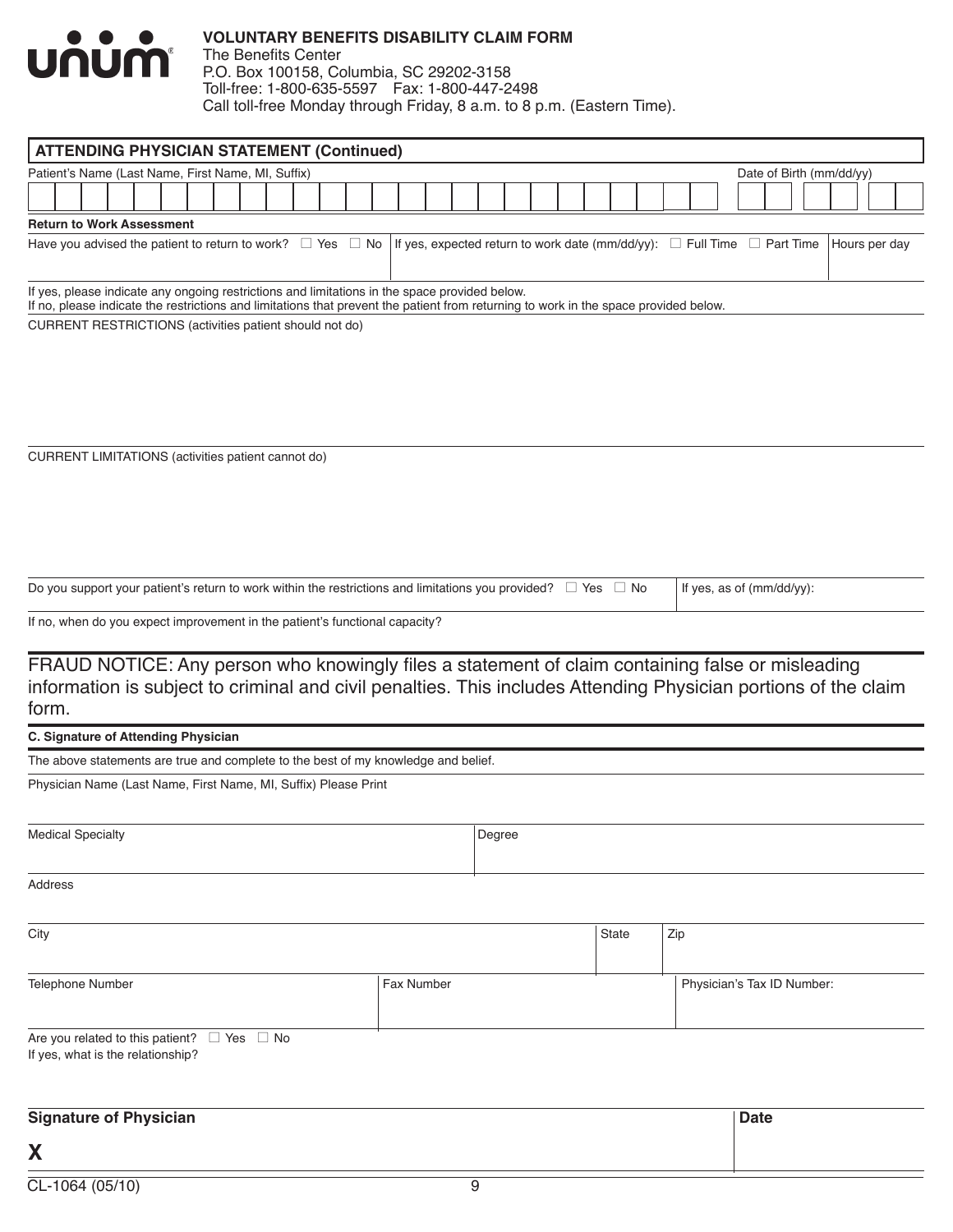

## **OPTIONAL - DISCLOSING INFORMATION TO THIRD PARTIES**

You are not required to sign this Optional Authorization. However, if you would like us to communicate with a family member, friend or other third party about your claim, we recommend completing the information below. Please sign and date the form as indicated and mail or fax it to the address or fax number indicated above.

# **Optional Authorization to Disclose Information to Third Parties**

To assist in the evaluation or administration of my claim(s), I authorize Unum Group, its subsidiaries and duly authorized representatives ("Unum") to share personal health and financial information relating to my claim with the family members, friends, and/or other third parties listed below:

My Spouse:

(Name)

Other Family Member:

(Name / Relationship)

Other person:

(Name / Relationship)

I authorize Unum to leave messages about my claim on my voicemail / answering machine.  $\Box$  Yes  $\Box$  No

I understand that information about my claim may include information about my health and that such information about my health may be related to any disorder of the immune system including, but not limited to, HIV and AIDS; use of drugs and alcohol; and mental and physical history, condition, advice or treatment, but does not include psychotherapy notes.

I do not wish the following information about my claim to be shared (leave blank if not applicable): \_\_\_\_\_\_\_\_\_\_\_\_\_\_\_\_\_\_\_\_\_\_\_\_\_\_\_\_\_\_\_\_\_\_\_\_\_\_\_\_\_\_\_\_\_\_\_\_\_\_\_\_\_\_\_\_\_\_\_\_\_\_\_\_\_\_\_\_\_\_\_\_\_\_\_\_\_

I further understand that the information is subject to redisclosure and might not be protected by certain federal regulations governing the privacy of health information.

I may revoke this authorization in writing at any time except to the extent Unum or the authorized recipient of my information has relied on it prior to receiving my notice of revocation. I may revoke this Authorization by sending written notice to the address above.

This authorization is valid for the shorter of two (2) years or the duration of my claim. I may request a copy of the Authorization and a copy shall be as valid as the original.

\_\_\_\_\_\_\_\_\_\_\_\_\_\_\_\_\_\_\_\_\_\_\_\_\_\_\_\_\_\_\_\_\_\_\_\_\_\_\_\_\_\_\_\_\_\_\_\_\_\_\_\_\_\_ \_\_\_\_\_\_\_\_\_\_\_\_\_\_\_\_\_\_\_\_

\_\_\_\_\_\_\_\_\_\_\_\_\_\_\_\_\_\_\_\_\_\_\_\_\_\_\_\_\_\_\_\_\_\_\_\_\_\_\_\_\_\_\_\_\_\_\_\_\_\_\_\_\_\_ \_\_\_\_\_\_\_\_\_\_\_\_\_\_\_\_\_\_\_\_

Insured's Signature Date

Printed Name **Social Security Number** Social Security Number

I signed on behalf of the claimant as  $\Box$  (indicate relationship). If Power

of Attorney Designee, Personal Representative, Guardian, or Conservator, please attach a copy of the document granting authority.